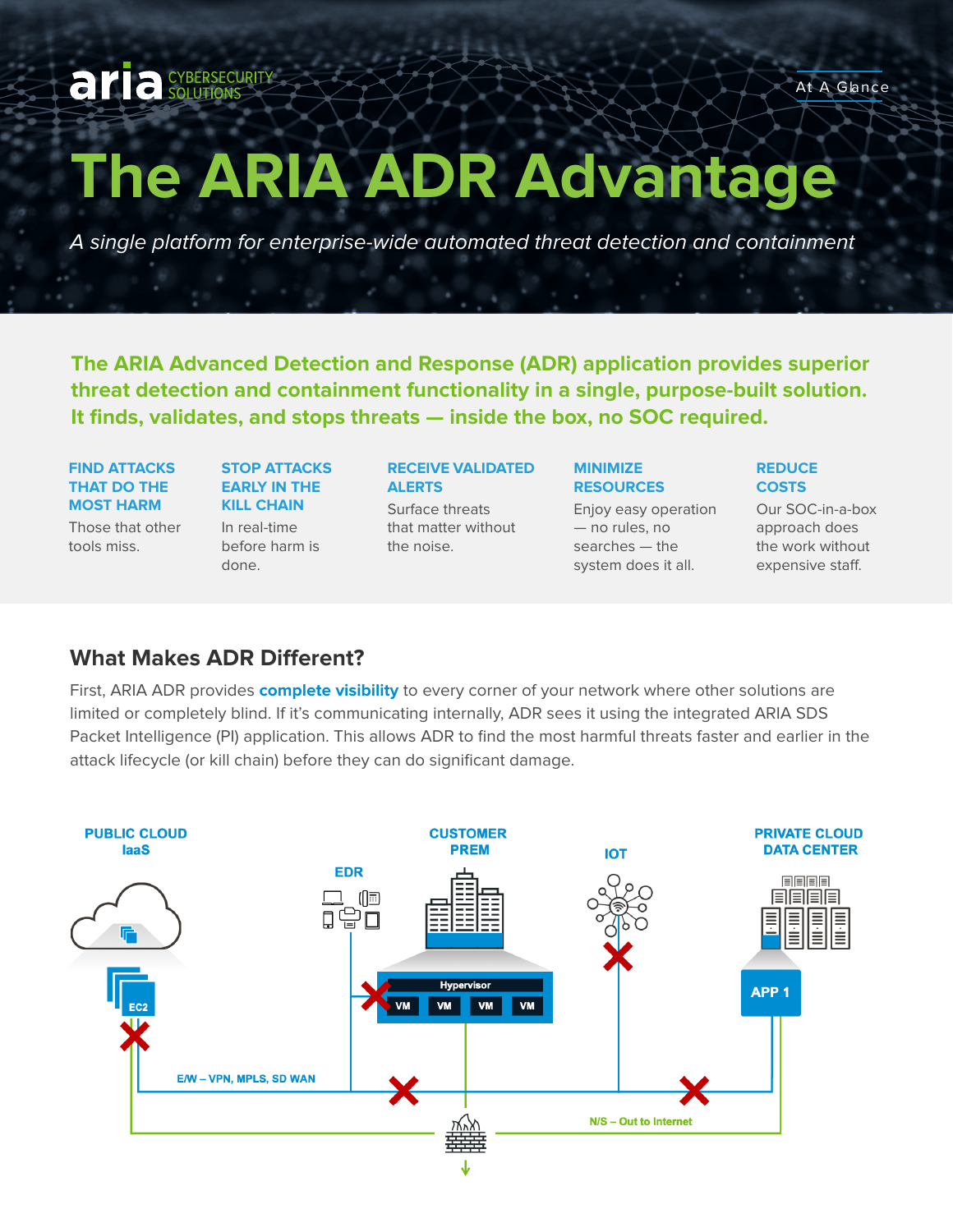Second, ADR leverages the **industry's most comprehensive analytics** generated from alerts, logs, threat intelligence, and our own ARIA PI network analytics to find the threats quickly and accurately. Without this capability, it would typically require investments of SIEM, UEBA, NTA, IDS, and threat intel solutions to provide a similar approach. But these tools inevitably lead to an overabundance of noise (extraneous alerts), making it nearly impossible to find threats quickly, if at all.



Instead, the ARIA ADR application makes this wealth of information manageable by utilizing artificial intelligence (AI)I to feed it through machine learning **(ML) based predefined threat models** that understand how each threat behaves. The application quickly identifies all suspicious activities and correlates them to produce incredibly accurate results by eliminating false positives and producing valid alerts. All of this is done automatically with no human effort required. This is a major advantage over typical rules-based SIEM solutions that need constant updating.

# **Threats Detected by ARIA ADR**



Next, ARIA ADR's AI **automatically contains these threats** before they can spread to other devices. This is critical in stopping the spread of attacks like ransomware or protecting exposed legacy operating systems or IoT devices that can't support security applications like EDR. ADR enables organizations to stop these attacks with full or partial automation and little to no human intervention.

Security professionals can deactivate a user or a device's compromised credentials, block attacks at the firewall to isolate infected devices from the network, or even contain threats by stopping their network conversations. This enables business-critical resources to stay operational and buys time to get back-up systems in place before taking compromised systems down.